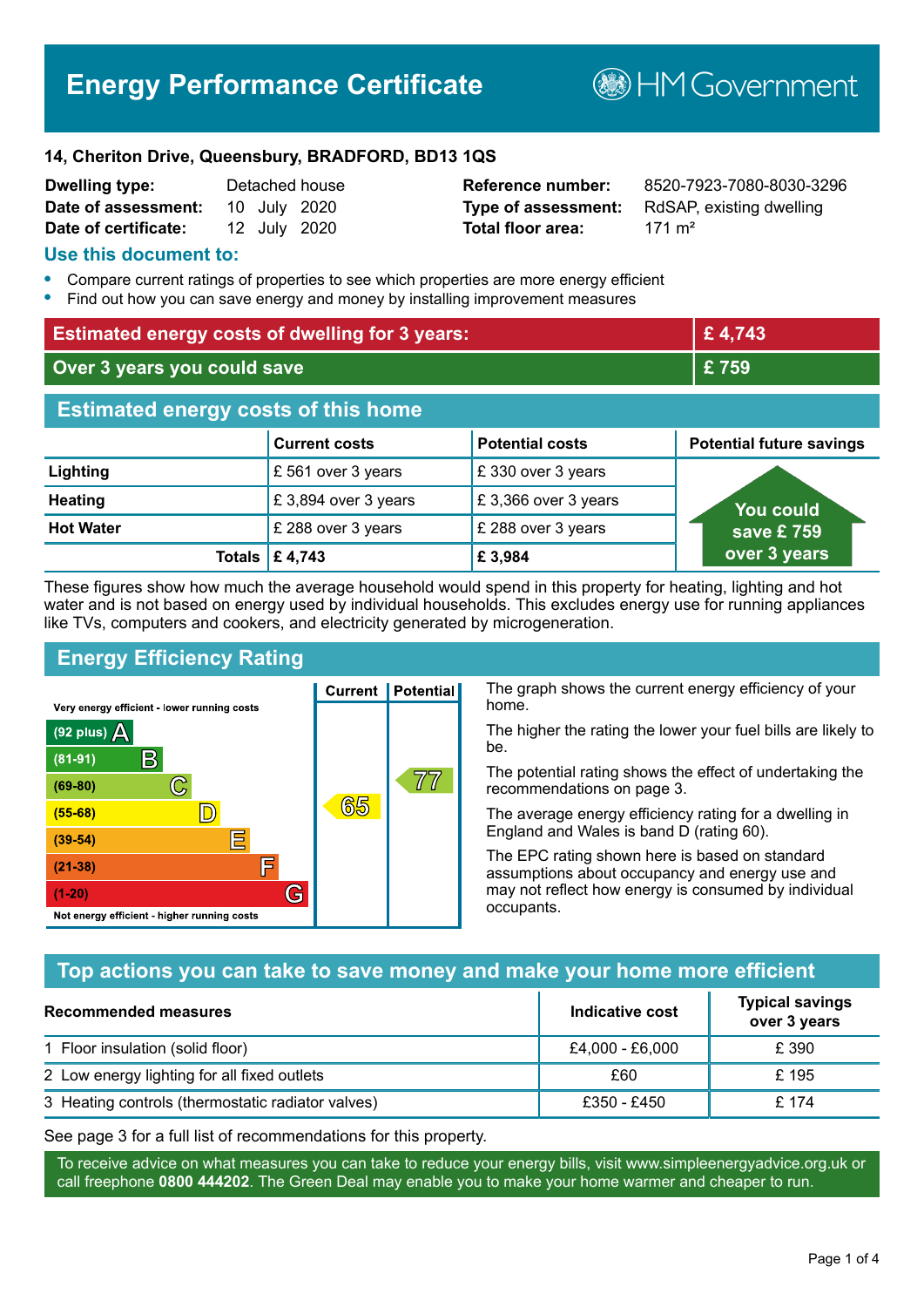**Energy Performance Certificate**

# **Summary of this home's energy performance related features**

| <b>Element</b>        | <b>Description</b>                          | <b>Energy Efficiency</b> |
|-----------------------|---------------------------------------------|--------------------------|
| Walls                 | Cavity wall, filled cavity                  | ★★★★☆                    |
| Roof                  | Pitched, 150 mm loft insulation             | ★★★★☆                    |
|                       | Pitched, insulated (assumed)                | ★★★★☆                    |
| Floor                 | Solid, no insulation (assumed)              |                          |
| Windows               | Fully double glazed                         | ★★★☆☆                    |
| Main heating          | Boiler and radiators, mains gas             | ★★★★☆                    |
| Main heating controls | Programmer and room thermostat              | ★★★☆☆                    |
| Secondary heating     | Room heaters, mains gas                     |                          |
| Hot water             | From main system                            | ★★★★☆                    |
| Lighting              | Low energy lighting in 29% of fixed outlets | ★★★☆☆                    |

Current primary energy use per square metre of floor area: 250 kWh/m² per year

The assessment does not take into consideration the physical condition of any element. 'Assumed' means that the insulation could not be inspected and an assumption has been made in the methodology based on age and type of construction.

#### **Low and zero carbon energy sources**

Low and zero carbon energy sources are sources of energy that release either very little or no carbon dioxide into the atmosphere when they are used. Installing these sources may help reduce energy bills as well as cutting carbon. There are none provided for this home.

# **Your home's heat demand**

For most homes, the vast majority of energy costs derive from heating the home. Where applicable, this table shows the energy that could be saved in this property by insulating the loft and walls, based on typical energy use (shown within brackets as it is a reduction in energy use).

| <b>Heat demand</b>           | <b>Existing dwelling</b> | Impact of loft<br>insulation | Impact of cavity<br>wall insulation | Impact of solid<br>wall insulation |
|------------------------------|--------------------------|------------------------------|-------------------------------------|------------------------------------|
| Space heating (kWh per year) | 19,852                   | (723)                        | N/A                                 | N/A                                |
| Water heating (kWh per year) | 2,154                    |                              |                                     |                                    |

You could receive Renewable Heat Incentive (RHI) payments and help reduce carbon emissions by replacing your existing heating system with one that generates renewable heat, subject to meeting minimum energy efficiency requirements. The estimated energy required for space and water heating will form the basis of the payments. For more information, search for the domestic RHI on the www.gov.uk website.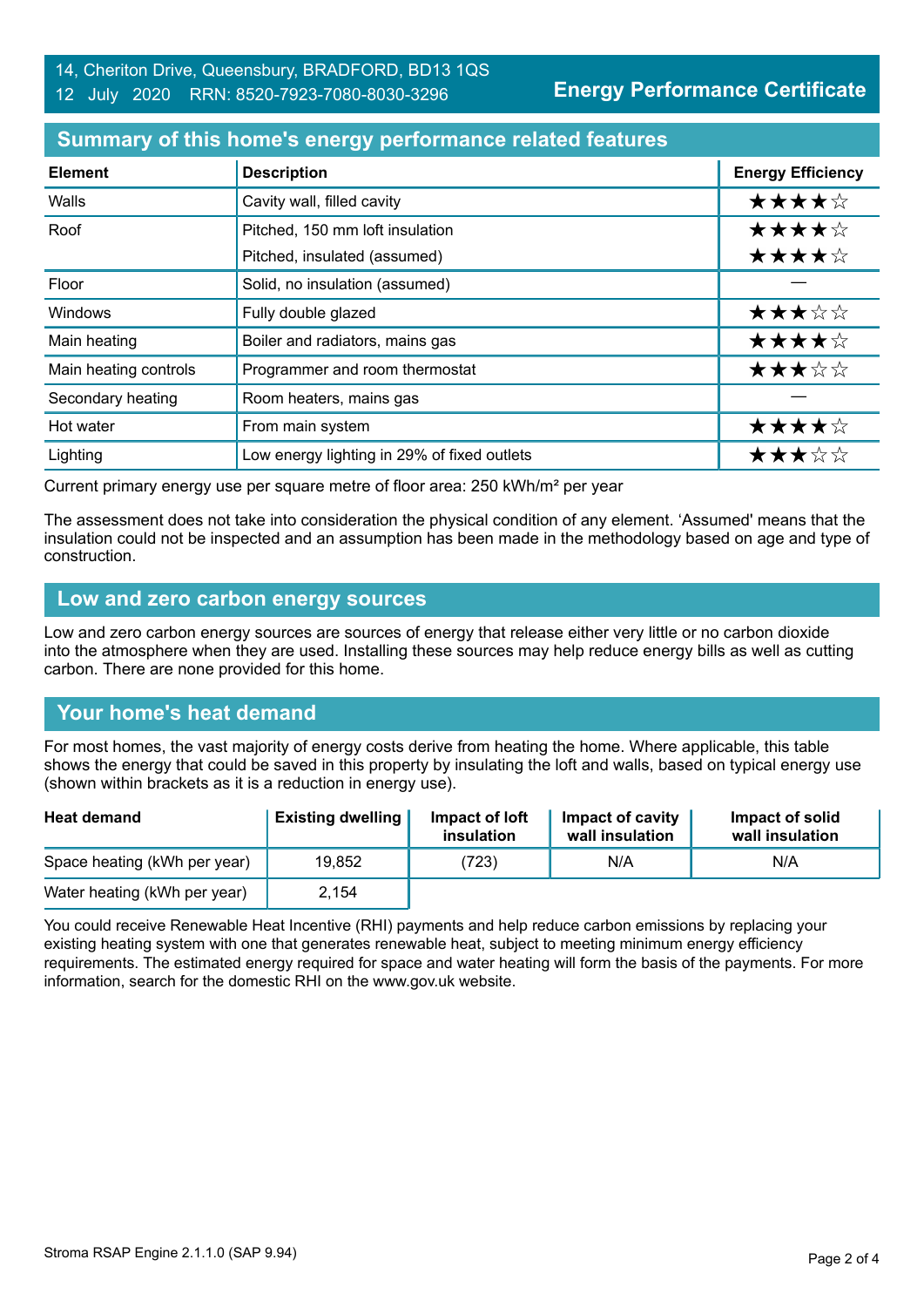### 14, Cheriton Drive, Queensbury, BRADFORD, BD13 1QS 12 July 2020 RRN: 8520-7923-7080-8030-3296

### **Recommendations**

The measures below will improve the energy performance of your dwelling. The performance ratings after improvements listed below are cumulative; that is, they assume the improvements have been installed in the order that they appear in the table. To receive advice on what measures you can take to reduce your energy bills, visit www.simpleenergyadvice.org.uk or call freephone 0800 444202. Before installing measures, you should make sure you have secured the appropriate permissions, where necessary. Such permissions might include permission from your landlord (if you are a tenant) or approval under Building Regulations for certain types of work.

| <b>Recommended measures</b>                     | <b>Indicative cost</b> | <b>Typical savings</b><br>per year | <b>Rating after</b><br>improvement |
|-------------------------------------------------|------------------------|------------------------------------|------------------------------------|
| Floor insulation (solid floor)                  | £4,000 - £6,000        | £130                               | D68                                |
| Low energy lighting for all fixed outlets       | £60                    | £ 65                               | C69                                |
| Heating controls (thermostatic radiator valves) | £350 - £450            | £ 58                               | C71                                |
| Solar photovoltaic panels, 2.5 kWp              | £3,500 - £5,500        | £ 308                              | C77                                |

# **Financial Support and the Green Deal**

Green Deal Finance allows you to pay for some of the cost of your improvements in instalments under a Green Deal Plan (note that this is a credit agreement, but with instalments being added to the electricity bill for the property). The availability of a Green Deal Plan will depend upon your financial circumstances. There is a limit to how much Green Deal Finance can be used, which is determined by how much energy the improvements are estimated to **save** for a 'typical household'.

You may also be able to obtain support towards repairs or replacements of heating systems and/or basic insulation measures under the ECO scheme, provided that you are in receipt of qualifying benefits or tax credits. To learn more about this scheme and the rules about eligibility, visit www.simpleenergyadvice.org.uk or call freephone **0800 444202** for England and Wales.